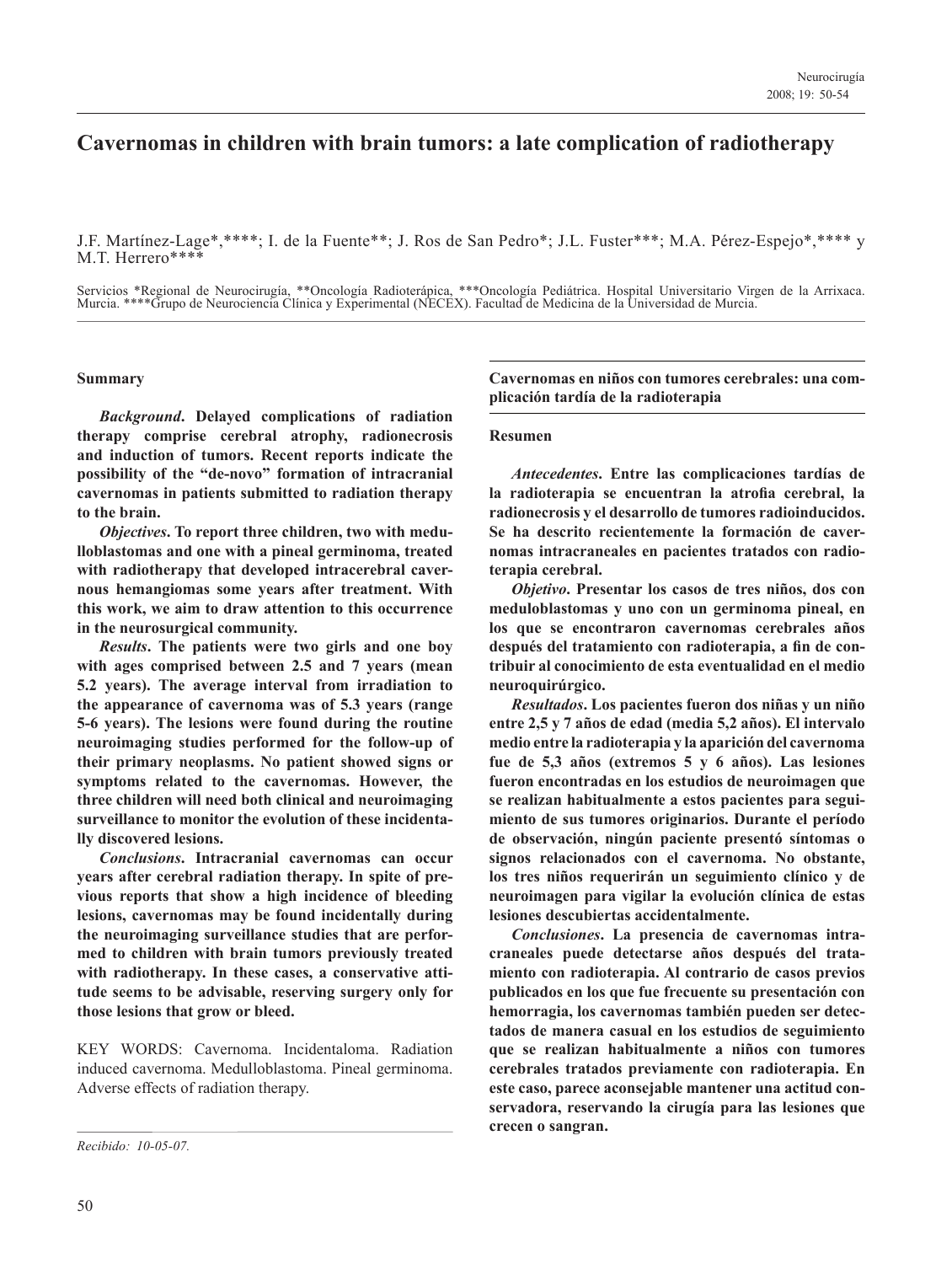Cavernomas in children with brain tumors: a late complication of radiotherapy

PALABRAS CLAVE: Cavernoma. Incidentaloma. Cavernoma radioinducido. Meduloblastoma. Germinoma pineal. Complicaciones de la radioterapia.

# **Introduction**

 Cranial irradiation is widely used for treating brain tumors. This treatment often results in longer survival of patients, however late toxic effects such as radionecrosis, arteriopathy and second malignant neoplasms can occur in the brain $1,12,16$ . Cavernomas are supposed to be vascular lesions of congenital origin3,9. The incidence for sporadic cavernomas has been reported to be as high as  $0.5\%$  of the population<sup>3,9</sup>. In 1994, Ciricillo et al. first suggested that cavernomas could be induced by irradiation<sup>5</sup>. Since then, some reports have attributed the formation of cavernomas to the treatment with radiotherapy1,2,4,6-11,13,14. In several instances, cavernomas manifested with spontaneous cerebral hemorrhage<sup>2</sup> while, in others, the lesions were discovered during the evaluation of new symptoms unrelated to the initial brain tumor $4,6,10,11,13$ . There are two possibilities to explain the formation of such lesions: they may be pre-existent to the brain tumor and radiotherapy or they may be caused by irradiation. At present, there is growing evidence that favors the second hypothesis.

 The finding of cavernomas in three of our patients, during the follow-up of their brain tumors, has prompted us to report our experience on this occurrence. Our aim is to advertise, in the neurosurgical community, on the possibility of cavernoma induction following radiation therapy.

## **Summary of patients**

 We reviewed the medical records pertaining to three children, initially treated with surgery and radiotherapy for brain tumors, which were found to harbor a cavernoma during the routine surveillance performed for the followup of their previous conditions. At the time of their first hospital admission, the patients, two girls and a boy, were aged from 2.5 to 7 years. The girls were submitted to ventriculoperitoneal shunting and excision of cerebellar medulloblastoma. Subsequently, they were given radiotherapy that comprised the tumoral bed and the whole craniospinal axis, followed by a boost on the tumor site. One of these two girls also received chemotherapy. The third patient, a 7-year-old boy was managed with third ventriculostomy, local irradiation and chemotherapy for a pineal-region germinoma. The three patients were regularly followed-up at the outpatient clinic where neuroimaging studies were performed as part of the routine surveillance of their brain tumors. After a variable period, ranging from 5 to 6 years after radiation-therapy, a single cavernoma was found at their computerized tomography (CT) scan or magnetic resonance imaging (MRI) (Fig. 1-3). Cavernomas



Fig. 1. *(a) CT scan of Patient 1 showing a medulloblastoma. (b) MRI of the same patient depicting a radio-induced cavernoma on the right putamen (arrow)*



Fig. 2. *MRI performed in Patient 2 showing a deep-seated cavernoma*



Fig. 3. *(a) MRI of Patient 3 demonstrating a germinoma at the pineal region. (b) MRI of the same boy illustrating a radiation-induced cavernoma close to the right internal capsule.*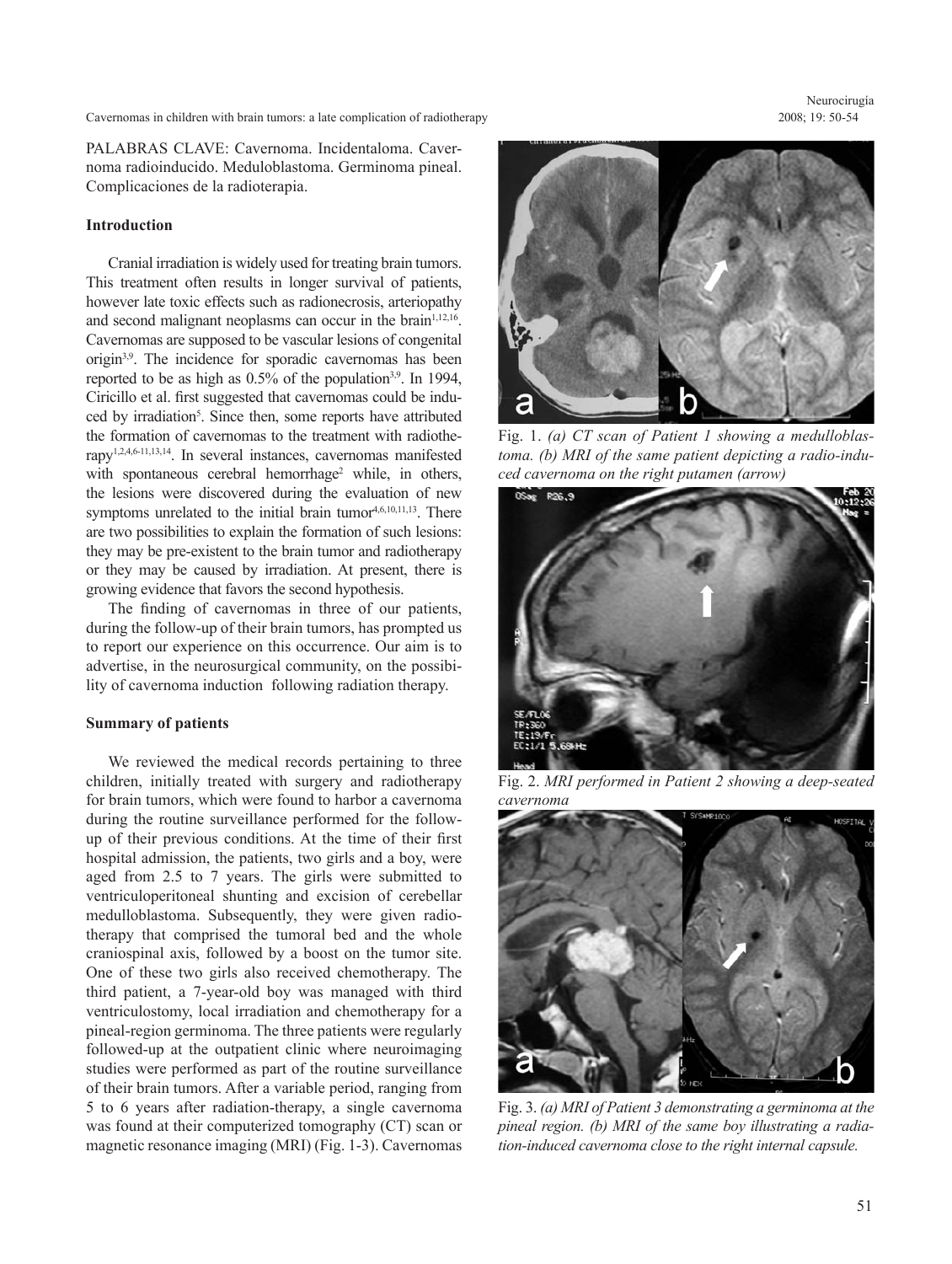| N <sub>0</sub> | Sex & age at<br>diagnosis | <b>Initial disease</b> | <b>RDT</b> dose &<br>type | Chemo-therapy  | Site of<br>cavernoma       | Latency of<br>cavernoma |
|----------------|---------------------------|------------------------|---------------------------|----------------|----------------------------|-------------------------|
|                | $F, 2.5$ yrs              | Medulloblastoma        | 40.6 Gy WCSA              | Yes            | Right putamen              | 6 yrs                   |
| 2              | $F, 6$ yrs                | Medulloblastoma        | 54 Gy WCSA                | N <sub>0</sub> | Right centrum<br>semiovale | 5 yrs                   |
|                | $M, 7$ yrs                | Pineal germinoma       | 40 Gy focal               | Yes            | Right internal<br>capsule  | 5 yrs                   |

**Table Summary of three patients with post-radiation cavernomas**

F=female, M=male, RDT=radiotherapy, Gy=Gray, WCSA=whole craniospinal axis,

in these children were surrounded by a faint rim of hemosiderin but there were neither clinical manifestations of their existence nor evidence of growth after a mean follow-up of 3.3 years (range 0.5 to 9 years) after diagnosis. The three lesions were deeply situated: one in the putamen, another in the internal capsule, and the third one in the centrum semiovale (Fig. 1-3). Clinical details of the patients are summarized in the Table. The estimated incidence of postirradiation cavernomas in our series was of 4.76% (3 of 63 children treated with radiotherapy for brain tumors).

# **Discussion**

# *Formation of cavernomas after radiotherapy*

 Cavernomas, also known as cavernous hemangiomas, are CNS vascular lesions composed of thin-walled and dilated capillaries without intervening brain tissue<sup>3,9</sup>. The biological behavior of these lesions is incompletely understood. Cavernomas are believed to arise during early embryogenesis and to expand under malformative and vascular stimuli<sup>15</sup>. Several authors have addressed the issue of cavernoma development and expansion . De novo formation of cavernomas or radiation-induced cavernous angiomas has been reported in cases of both sporadic and familial lesions $3,13$ . There are questions regarding if these lesions are developmental or acquired in nature and whether they carry a proliferating and/or neoangiogenic capacity15. The potential of cerebrovascular malformations and cavernomas for endothelial proliferation, neoangiogenesis and generation of new lesions has been investigated by Sure et al. using immunohistochemical methods<sup>15</sup>.

 Cranial irradiation may produce, at an early stage, vasogenic edema due to increased vascular permeability and vasodilatation. Delayed effects of radiotherapy on the CNS include radionecrosis, gliosis, cerebral atrophy and radiation-induced tumors<sup>1,12,16</sup>. Late effects of irradiation on the brain vessels may produce hyalinization and fibrinoid necrosis of the vascular lining, vessel occlusion and infarction, and proliferative vasculopathies in the form of capillary telangiectasia and cavernous angiomas<sup>9</sup>.

 There are two main theories to explain the appearance of cavernomas in patients treated with radiotherapy. The first supports the view that cavernous angiomas are preexistent lesions and that they are found simply after the treatment of the brain tumor. The second hypothesis sustains that cavernomas result from a proliferative vasculopathy that is started by radiation injury to the cerebral vessels<sup>9</sup>.

 Poussaint et al. described 20 children with diverse CNS neoplasms including acute lymphoblastic leukemia and diverse cerebral tumors treated with radiotherapy that developed hemorrhagic vasculopathy and cerebral hemorrhage14. They discussed the pathophysiology of radiation injury. Ionizing radiation results in damage to the endothelial walls and produces focal alterations in the fibrinolytic enzyme system that leads to occlusion, thrombosis and ischemia with infarction<sup>8,14</sup>. They attribute the development of hemorrhages to disruption and alteration of capillary integrity by irradiation and also to lesions remarkably similar to cavernous angiomas<sup>8,14</sup>. Additional reports support the role of radiation injury in the development of de novo cavernomas<sup>2,4-11,13</sup>.

 On considering the risk factors involved in the development of radiation induced cavernomas and, in a similar way to those reported in the formation of second malignant neoplasms, two group of risk factors have to be taken into account: (a) therapy related factors, such as radiation therapy, dose, associated use of chemotherapy etc., and (b) factors inherent to the patients, such as age, immune status, genetic factors etc<sup>1,16</sup>. Nimjee et al.<sup>13</sup> have recently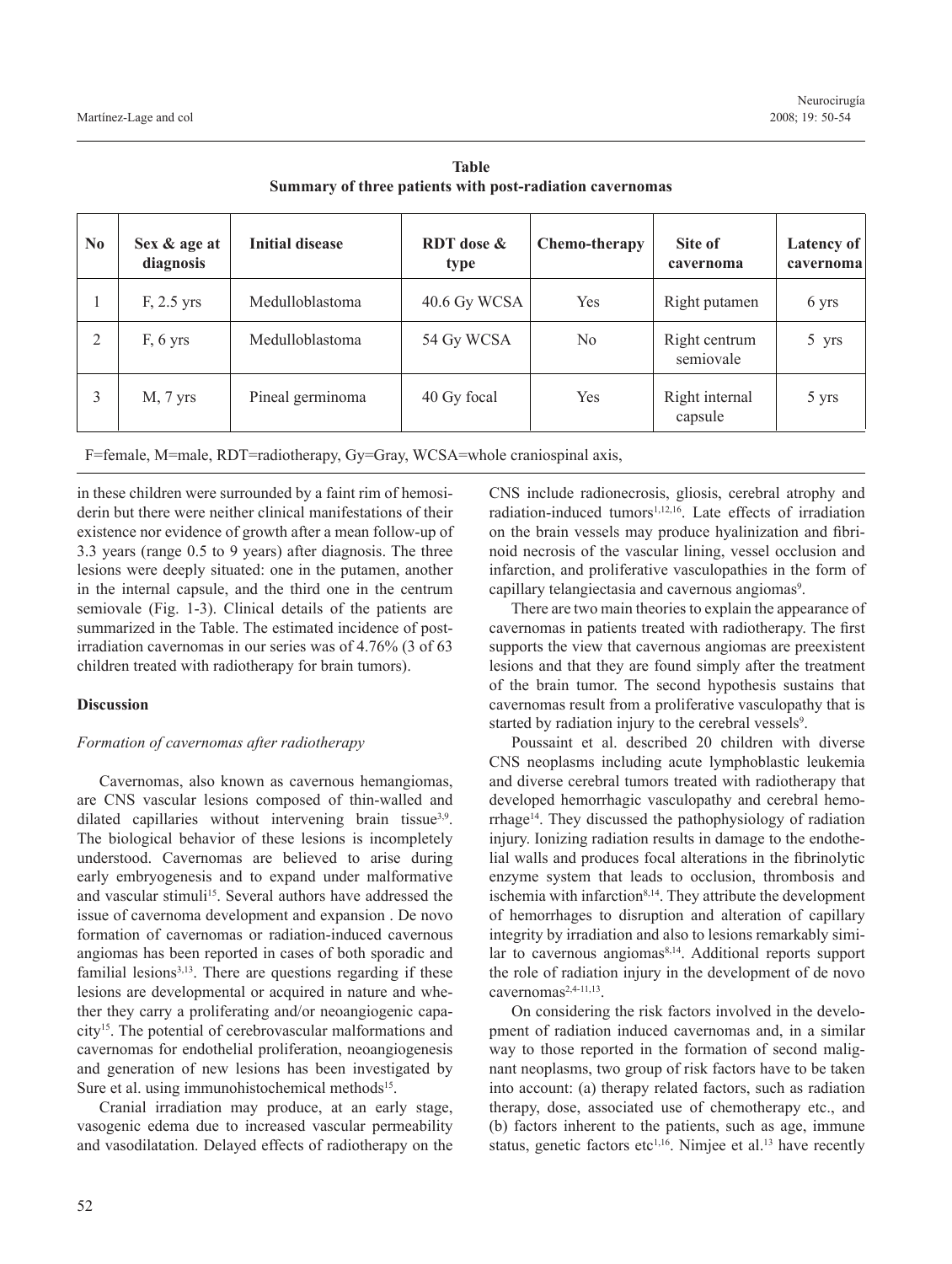Cavernomas in children with brain tumors: a late complication of radiotherapy

reviewed the literature on de novo formation of cavernous angiomas of the CNS after radiotherapy. They collected 76 patients, with a mean age of 11.7 years and a male preponderance<sup>13</sup>. Mean radiation dose was of  $60.45$  Gy and the latency period until the detection of cavernoma averaged 8.9 years. In most instances, the lesions were discovered  $incidentally<sup>13</sup>$ . The most frequent manifestation in the group of symptomatic patients was with seizures, while fifty percent of the patients had evidence of hemorrhage, which required surgery in roughly half of the cases<sup>13</sup>. The vast majority of patients belonged to the pediatric age group, being radiation-induced cavernomas exceptional in adults<sup>13</sup>. The commonest primitive neoplasm in this work was medulloblastoma<sup>13</sup>. The incidence of radiation-induced cavernomas in our experience was of 3 out of 63 (4.76%) children irradiated for brain tumors, which is in agreement with the incidence reported by others<sup>4,6</sup> that ranged between 2.15% and 3.4%. A higher incidence (31%) of cavernomas after cranial irradiation has been reported in children treated of medulloblastoma<sup>11</sup>.

### *Diagnosis*

 Children with brain tumors are often treated with both radiotherapy and chemotherapy and they may experience intracranial hemorrhage. Intracranial bleeding in these cases may also be due to thrombocytopenia from myelosuppression and cerebral or dural venous thrombosis with hemorrhagic infarction<sup>14</sup>. Another source of intracranial bleeding that must be considered in these patients is tumor recurrence and second tumors<sup>14</sup>. The neuroimaging diagnosis of cavernoma is readily achieved with MRI or CT. MRI usually shows a nidus with no surrounding cerebral edema, the core of the lesion shows an heterogeneous signal intensity with a dark rim of hemosiderin ("pop-corn" appearance)<sup>9</sup>. Duhem et al. suggest that MRI should include a gradient echo sequence especially for detecting the smallest lesions, with other MRI sequences some cavernomas may remain undetected<sup>6</sup>. Vazquez et al. recommend performing MRI instead of CT scans in the follow-up of children with brain tumors to avoid the cumulative risks of irradiation and the possible induction of second neoplasms<sup>16</sup>. This is also applicable for the follow-up of children with radiationinduced cavernomas discovered incidentally.

# *Treatment*

 In Nimjee et al.'s review, 49 of 76 instances of radiation-related cavernomas had bled, being the hemorrhage related to the cavernoma in 37 cases (76%) while in 12  $(24%)$  it was not<sup>13</sup>. Excision of cavernoma was undertaken in 20 patients  $(54%)$  with hemorrhage<sup>13</sup>. Four additional patients with symptomatic lesions but who had not bled also underwent surgery. Briefly, in these authors' review, 27 of 76 (38%) patients with post-radiation cavernomas underwent surgical excision while 44 (62%) were followed conservatively<sup>13</sup>. In summary, incidentally discovered lesions must be followed conservatively, while surgery should be reserved for only those lesions that expand or bleed.

### **Conclusions**

 In the light of present knowledge, cavernous angiomas should be added to the list of late toxic effects of radiotherapy. It can be anticipated that the number of children with radiation-induced cavernomas will increase, as the survival of children with brain tumors treated with the newest therapies is growing. MRI seems to be the preferred method of neuroimaging for the follow-up of children with cerebral neoplasms for obvious reasons. Surgical indications should take into account clinical presentation (incidental or symptomatic), number, and localization of lesions as in cases of sporadic cavernomas. Long-life observation of patients with asymptomatic radiation-induced cavernomas seems to be advisable.

# **References**

 1. Amirjamshidi, A., Abbassioun, K.: Radiation-induced tumors of the CNS occurring in child and adolescence. Four unusual lesions and a review of the literature. Child's Nerv Syst 2000; 16: 390-397.

 2. Baumgartner, J.E., Alter, J.L., Ha, C.S., et al.: Pathologically proven cavernous angiomas of the brain following radiation therapy for pediatric brain tumors. Pediatr Neurosurg 2003; 39: 201-207.

 3. Bertalanffy, H., Benes, L., Miyazawa, T., Alberti, O., Siegel, A.M., Sure, U.: Cerebral cavernomas in the adult. Review of the literature and analysis of 72 surgically treated patients. Neurosurg Rev 2002; 25: 1-53.

 4. Burn, S., Gunny, R., Phipps, K., Gaze, M., Hayward, R.: Incidence of cavernoma development in children after radiotherapy for brain tumors. J Neurosurg (5 Suppl Pediatrics) 2007; 106: 379-383.

 5. Ciricillo, S.F., Cogen, P.H., Edwards, M.S.: Pediatric cryptic vascular malformations: presentation, diagnosis and management. Pediatr Neurosurg 1994; 20: 137-147.

 6. Duhem, R., Vinchon, M., Leblond, P., Soto-Ares, G., Dhellemes, P.: Cavernous malformations after cerebral irradiation during childhood: report of nine cases. Child's Nerv Syst 2005; 21: 922-925.

 7. Heckl, S., Aschoff, A,, Kunze, S.: Radiation-induced cavernous hemangiomas of the brain: a late effect predominantly in children. Cancer 2002; 94: 3285-3291.

8. Humpl, T., Bruhl, K,, Bohl, J., Schwarz, M., Stoeter,